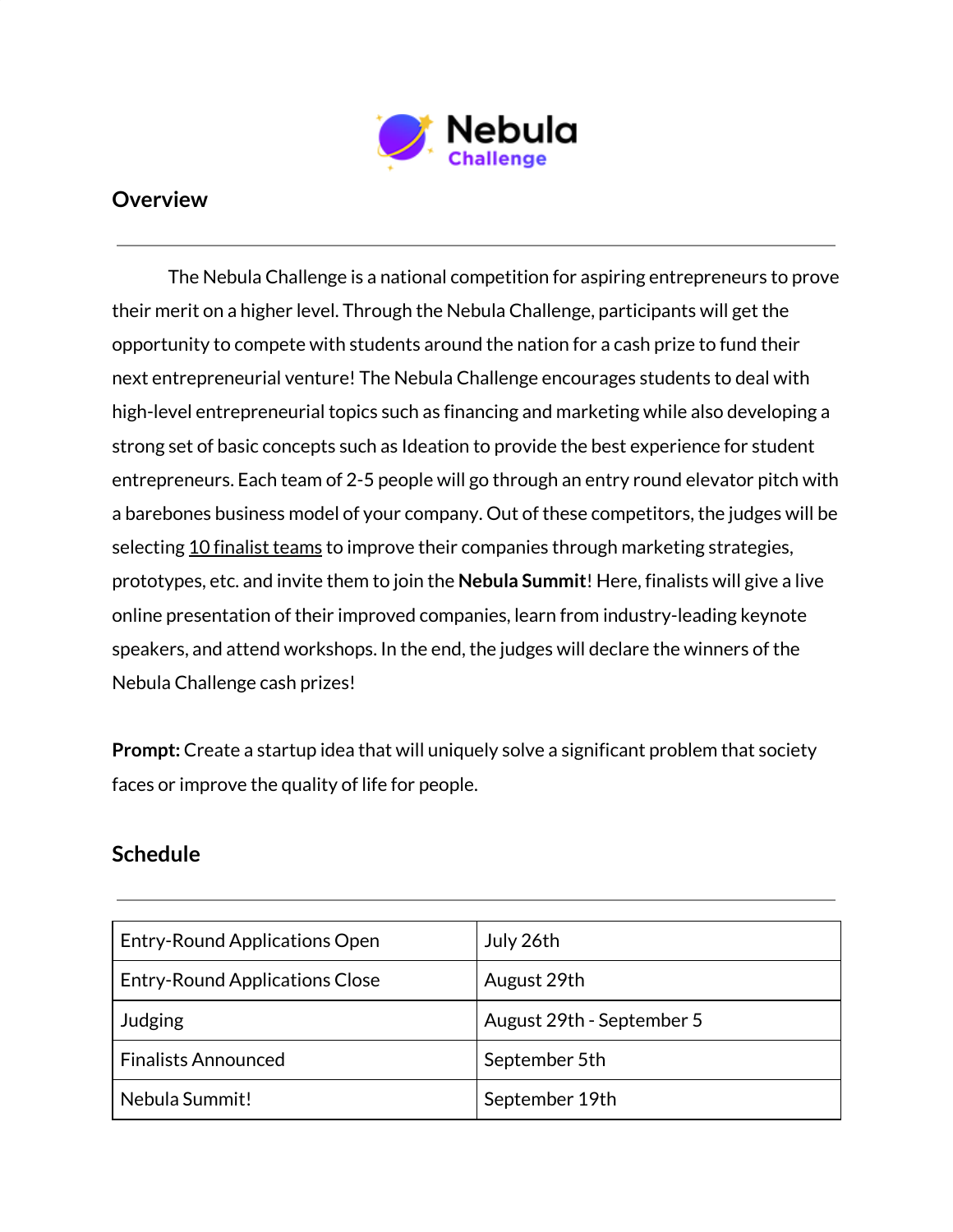## **Guidelines to Participate**

- 1. Create a team of 2 5 students. You can pick people you already know, or **[join](https://join.slack.com/t/nebulachallenge/shared_invite/zt-g159kp0k-qEhj1NtRAIFiPzZt6QzxgQ) our Slack [channel](https://join.slack.com/t/nebulachallenge/shared_invite/zt-g159kp0k-qEhj1NtRAIFiPzZt6QzxgQ)** to find people around the nation to build a company with!
- 2. Ensure that all team members have contributed to the project
- 3. Come up with an idea that attempts to:
	- solve a real-world problem that affects people. Go out into the world and see what people, companies, or even governments are really struggling with, whether it be pickpocketing or climate change. (Try to pick a real problem that is affecting a lot of people rather than a niche product that tries to solve a very small inconvenience.)
	- $\circ$  improve greatly on an existing product in the market. Make sure your product is a much more innovative and competitive solution than what is out there!
- 4. Answer the following questions:
	- What is your **mission** and **vision**?
	- $\circ$  How is your product going to work? (Give enough detail, should not be vague)
	- Who are your customers going to be? How big is the market?
	- How does your product *effectively* solve your problem?
- 5. Using the answers to the questions, create an elevator pitch video of your company.
	- **○** The time limit is 3-5 minutes
	- **○** From a live-action video to a Prezi Presentation, you get to choose how to best represent your company through video! Make sure to include all components from #4. Here is an [example](https://youtu.be/4mPakkUlDLw) demo!
	- **○** Don't forget to consider the judging criteria below
	- **○** Add some flair to your video. If you do something different, it'll help you stand out!
	- **○** Upload the video to YouTube as unlisted. [How](https://www.youtube.com/watch?v=JOr7JluzEOM) do I do this?
- 6. If you have any questions don't forget to ping us on Slack or email us at **[nebulachallenge@gmail.com!](mailto:nebulachallenge@gmail.com)**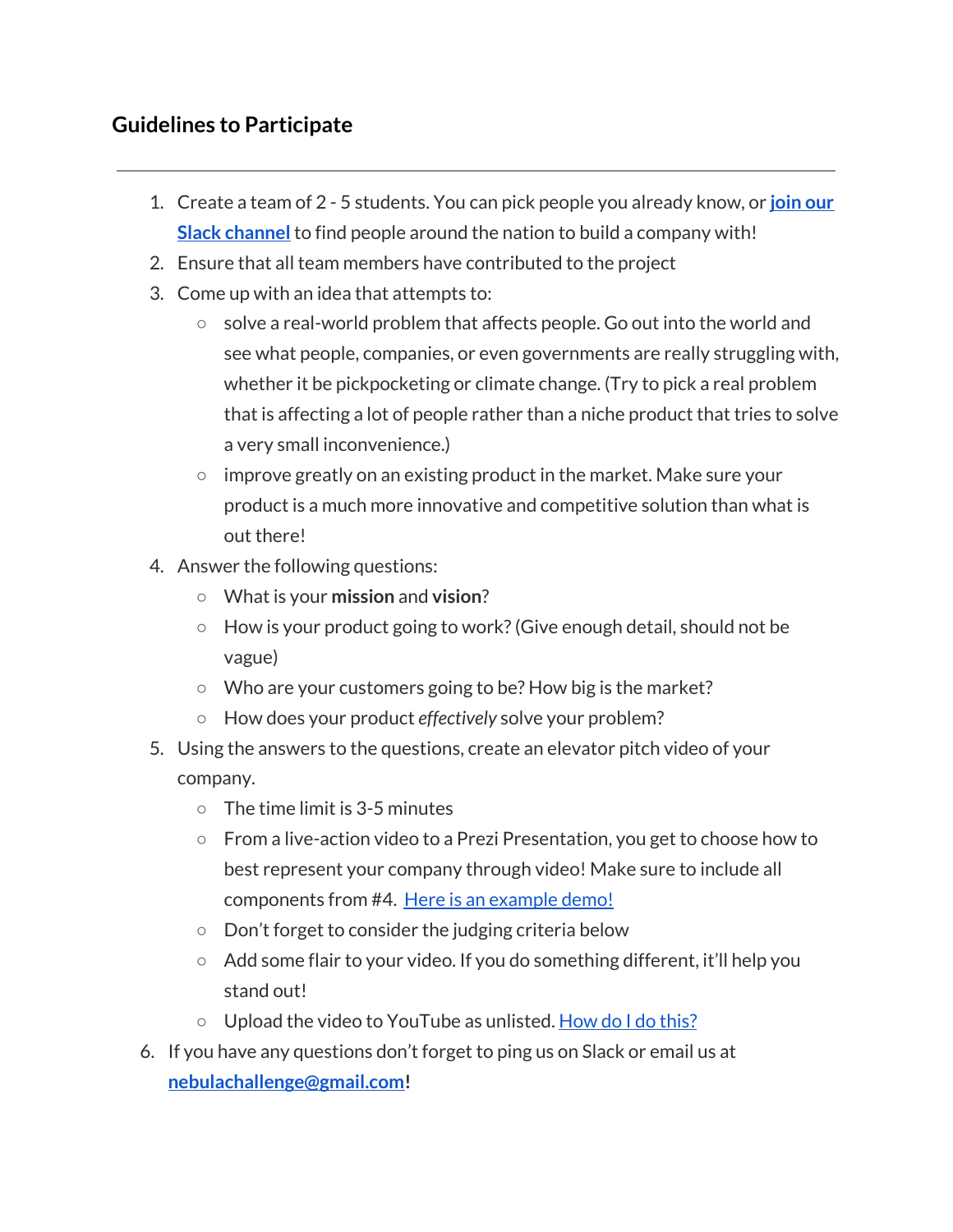## **Judging Criteria**

The order of this list represents the importance of each element (i.e Viability > Scalability)

- **1. Viability**
	- Viability defines how well your business would work in a real-world scenario from launching the business to growing and expanding.
	- $\bullet$  Explain how you plan to make sure your business can survive in the real world in the event that it actually launched
	- Include the steps you will be taking to make your business thrive from launch to expansion
- **2. Scalability**
	- Scalability defines whether or not your business has room to grow and develop into newer industries to avoid becoming obsolete and single-minded.
	- Address the total market that your product or service falls into and establish a timeline on how you will expand your business to encompass more of the market or branch into new markets
- **3. Creativity**
	- Creativity defines the originality of your company both in your approach to solving a problem and the way you plan to manage your business.
	- Ensure that your approach to solving your unique problem displays a willingness to think outside the box
- **4. Engagement**
	- Engagement defines how well you pitch your business. A good video should be interesting for viewers and clearly communicate the different aspects of your company.
- **5. Preparation**